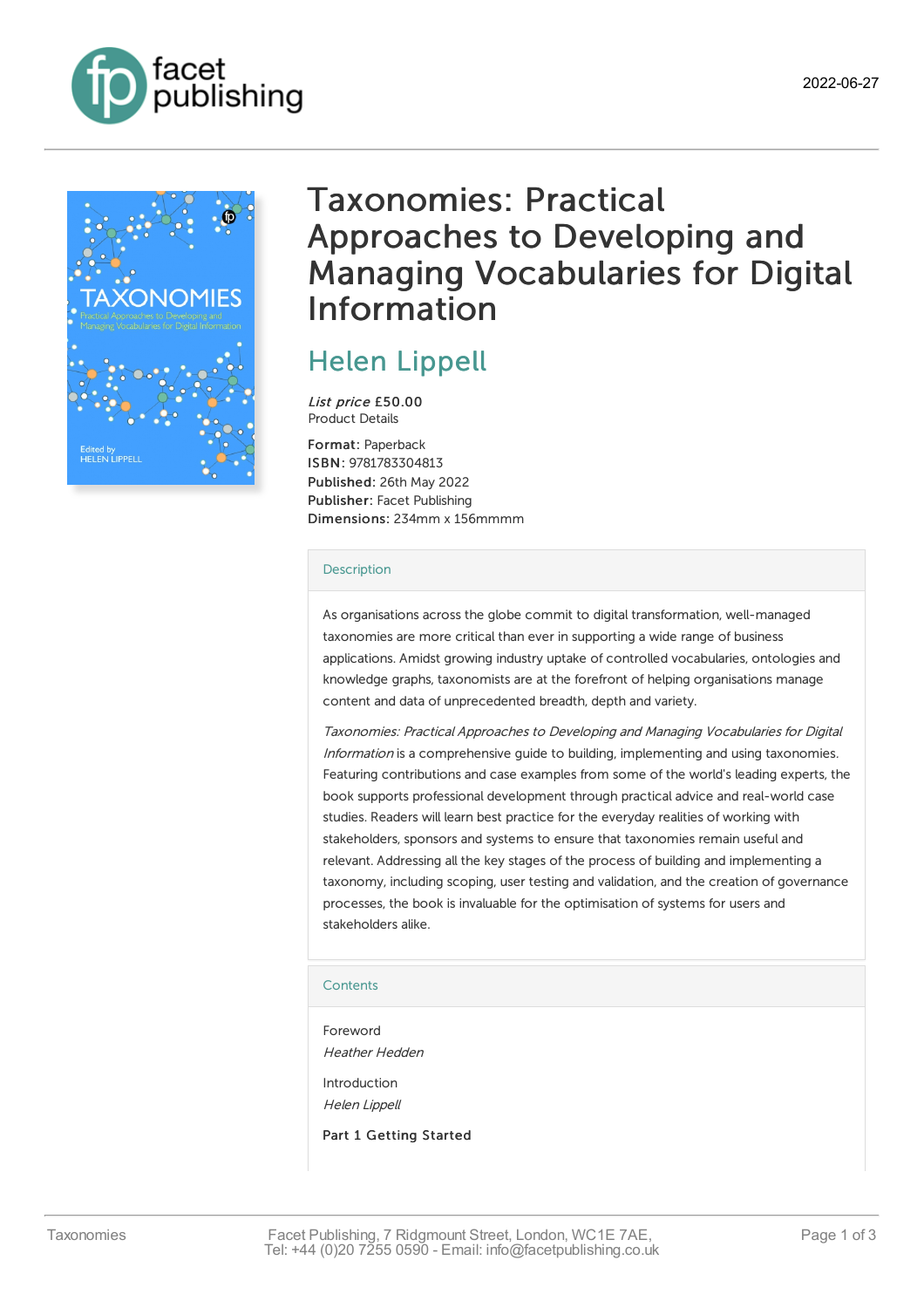

1 Business Buy-in and Scoping Maura Moran

2 Choosing Taxonomy Software Joyce van Aalten

Part 2 Building Taxonomies

3 Taxonomy Structuring and Scaling: A Standardised Approach Jonathan Engel

4 The Diversity of Terms: Respecting Culture and Avoiding Bias Bharat Dayal Sharma

5 Relationships, Hierarchies and Semantics Bob Kasenchak

6 User Testing and Validation Tom Alexander

7 Taxonomy and Vocabulary Interoperability Yonah Levenson

8 Everything that Will Go Wrong in your Taxonomy Project Ed Vald

#### Part 3 Applications

9 Enterprise Search Michele Jenkins

10 Taxonomy and Digital Asset Management Sara James and Jeremy Bright

11 Powering Structured Content with Taxonomies Rahel Anne Bailie

12 Information Architecture and E-commerce Margaret Hanley

#### Part 4 Business Adoption

13 Implementing Taxonomies and Metadata: Lessons from a Busy Newsroom Annette Feldman

14 Taxonomy Governance Cynthia Knowles

15 Taxonomy Maintenance Helen Challinor

16 The Taxonomist's Role in a Development Team

Jo Kent

Appendix A: Metadata Template to Capture Taxonomy Term Diversity Bharat Dayal Sharma